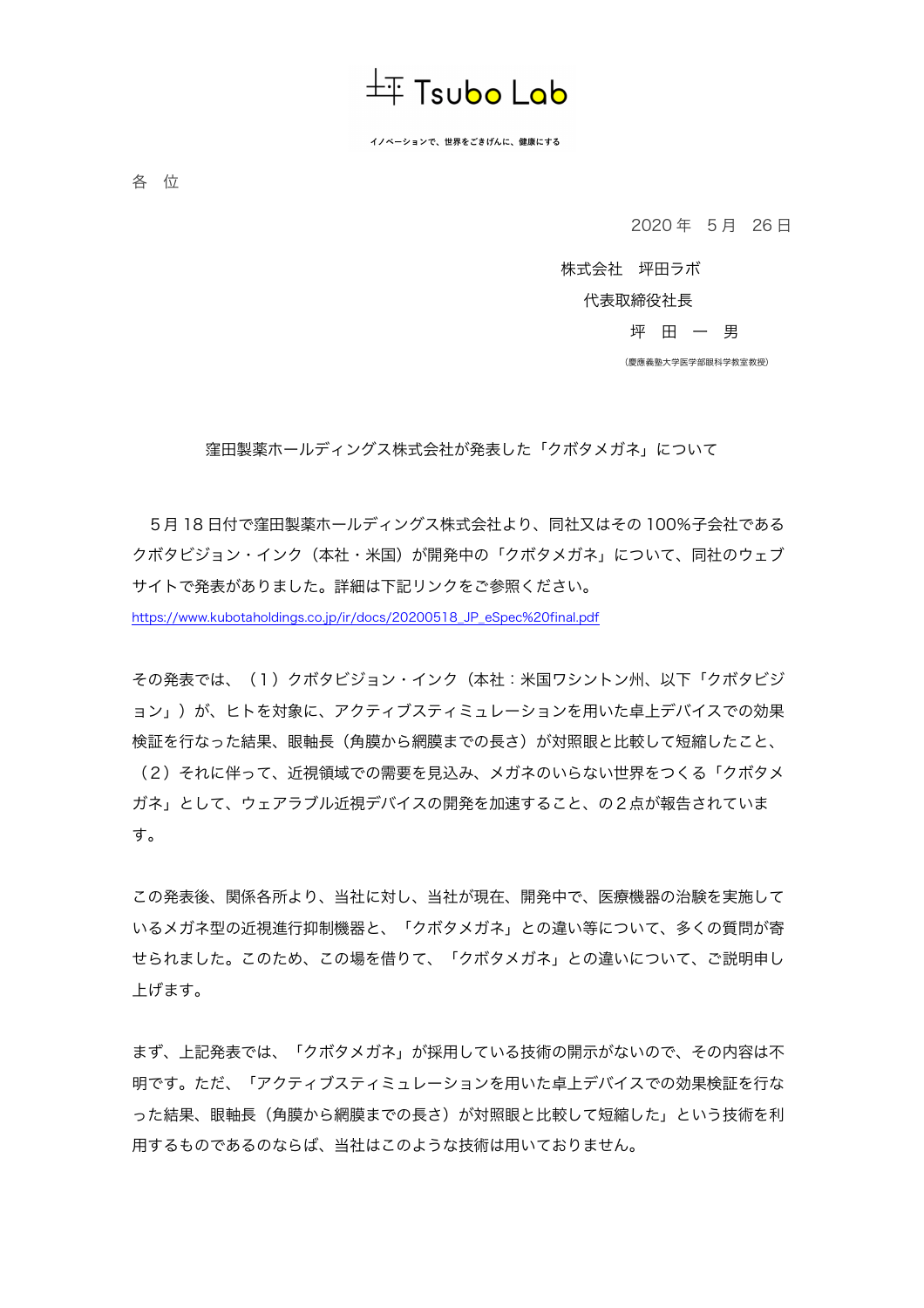## $\pm$  Tsubo Lab

イノベーションで、世界をごきげんに、健康にする

当社の技術は、慶應義塾大学医学部眼科で得られた研究成果である、近視抑制のメカニズムを 礎としています。それは、太陽光に含まれるバイオレットライトが遺伝子 EGR-1 等を介し て、近視進行抑制効果を解明することを明らかにした、鳥居講師らの研究から生まれた技術で あり、すでに論文発表がされております。(1)この世界最先端の技術(サイエンス)に基づ き、慶應義塾大学医学部発ベンチャーである当社が世界に先駆けて、2017 年から特定の光を 使った近視進行抑制医療機器の開発を進めています(現時点では未承認)。

さらに、弊社の保有する近視進行抑制に関する光波長を使った近視予防器具に関する特許は、 日本・米国で登録されており、さらに治験を含めた研究開発は世界の中でも当社だけが実施し ており、現在、世界初の近視進行抑制医療機器の製造販売承認取得に向けた治験を実施中で す。

以上のとおりですので、窪田製薬ホールディングス株式会社(又はその子会社であるクボタビ ジョン・インク)が開発中の「クボタメガネ」と、当社が治験を実施している機器とは、全く 異なるものでありますので、誤解をされぬようお願い申し上げます。

当社は、知的財産権を有効に利用するとともに、現在進行中の治験を遂行し、サイエンスに基 づいた世界初の光照射型の近視進行抑制医療機器の承認を目指し、開発を加速していく所存で す。つきましては、これまで同様のご指導、ご鞭撻、ご支援、及びお力添えをお願い申し上げ ます。今後とも、株式会社坪田ラボをどうぞよろしくお願い致します。

(1)Torii H et al. EBioMedicine 2017 (15) 210-219, Violet light exposure can be a preventive strategy against myopia progression

## (株)坪田ラボ 近視研究に関わる関連論文 (2020 年 5 月 28 日現在)

- 1) Torii H, …, Tsubota K. Violet Light Exposure Can Be a Preventive Strategy Against Myopia Progression. eBio Medicine, 2017.
- 2) Torii H, …, Tsubota K. Violet Light Transmission is Related to Myopia Progression in Adult High Myopia. Scientific Reports, 2017.
- 3) Jiang X, …, Tsubota K. A highly efficient murine model of experimental myopia. Scientific Reports, 2018.
- 4) Asbell PA and Tsubota K. Myopia control: current thoughts and future research. Eye & Contact Lens, 2018.